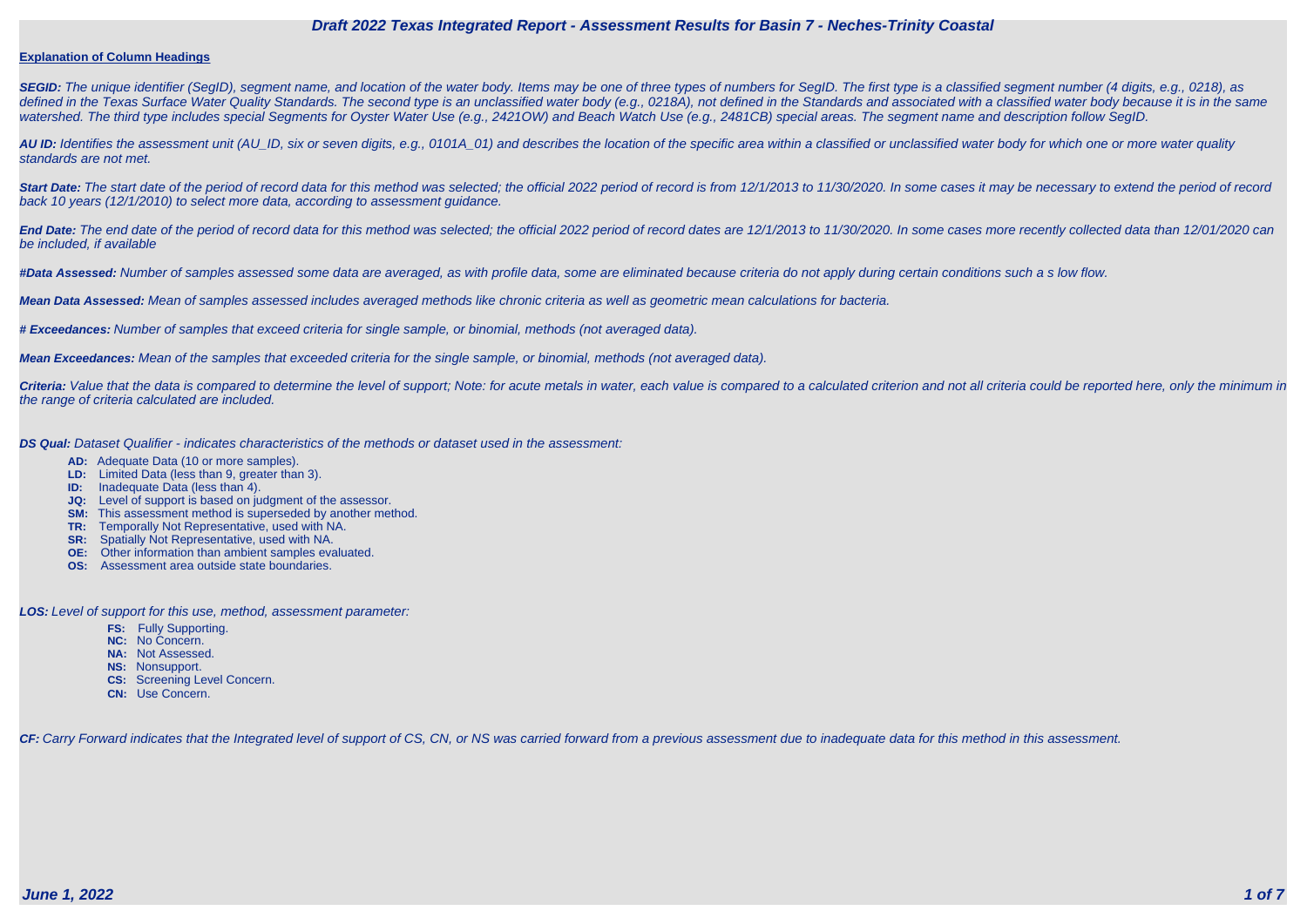

Int LOS: Integrated level of support. This is the overall level of support for this use, method, parameter group, which could be different from the LOS (described above) due to carry forward information or other types of changes. New Code added in 2010: PI = Pending Issue

**TCEQ Cause:** This is the impairment description (e.g., bacteria, depressed dissolved oxygen, etc.).

#### **Cat:**

**Category 3:** There is insufficient or unreliable available data and/or information to make a use support determination.

 **Category 4:** Available data and/or information indicate that at least one designated use is not being supported or is threatened, but a TMDL is not needed. **Category 4a:** A state-developed TMDL has been approved by EPA or a TMDL has been established by EPA for any water-pollutant combination. **Category 4b:** Other required control measures are expected to result in the attainment of an applicable water quality standard in a reasonable period of time. **Category 4c:** The impairment or threat is not caused by a pollutant.

**Category 5:** Available data and/or information indicate that at least one designated use is not being supported or is threatened, and a TMDL is needed.

**Category 5a:** A TMDL is underway, scheduled, or will be scheduled.

**Category 5b:** A review of the standards for the water body will be conducted before a management strategy is selected.

**Category 5c:** Additional data and information will be collected or evaluated before a management strategy is selected.

Category 5n: Water body does not meet its applicable Chl a criterion, but additional study is needed to verify whether exceedance is associated with causal nutrient parameters or impacts to response variables.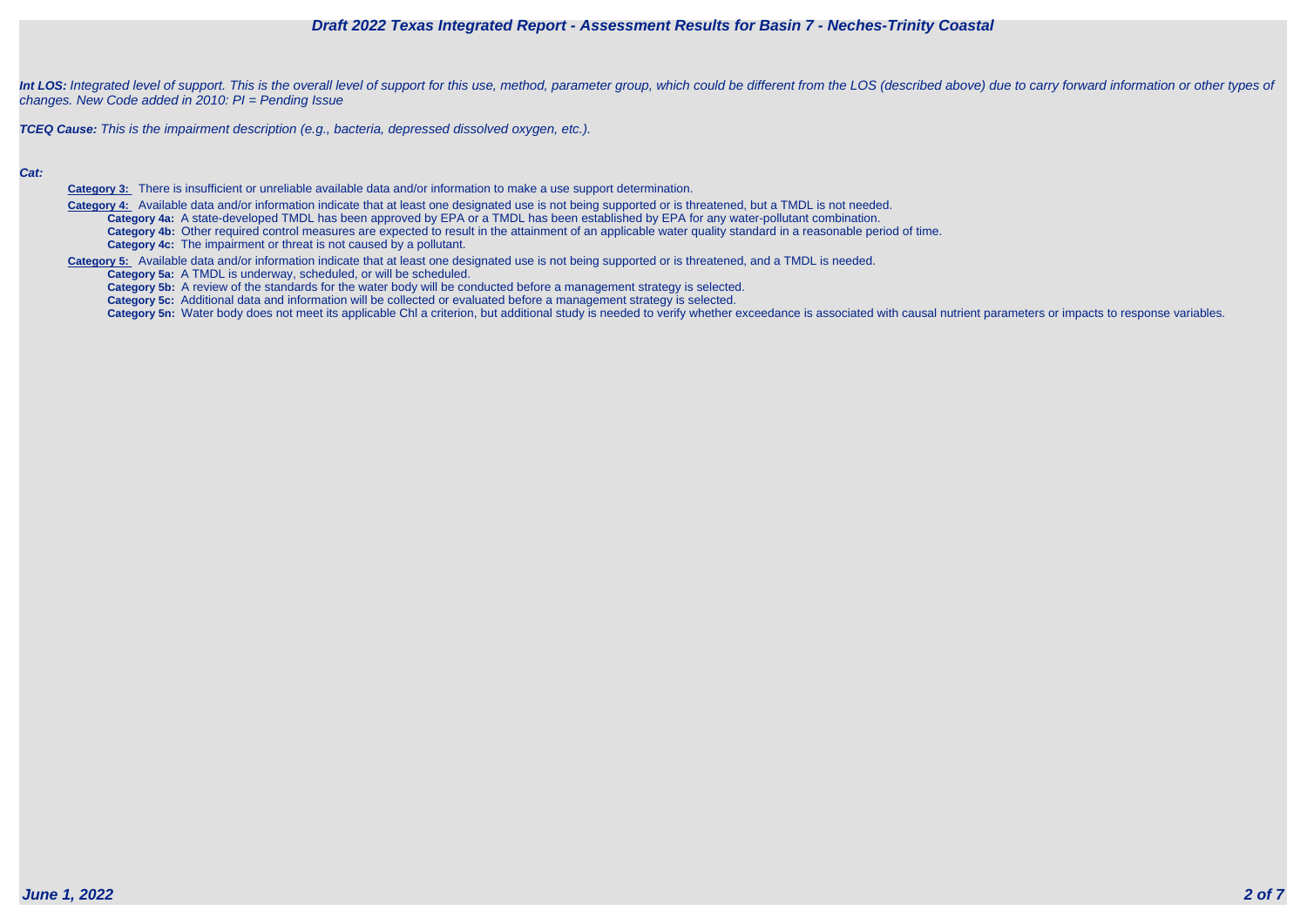|                       |                                       |                           |                             |                    |                 |                          |                                     | Seg ID: 0701 - Taylor Bayou/North Fork Taylor Bayou Above Tidal |                                   |                               |            |                |                          |                                     |     |
|-----------------------|---------------------------------------|---------------------------|-----------------------------|--------------------|-----------------|--------------------------|-------------------------------------|-----------------------------------------------------------------|-----------------------------------|-------------------------------|------------|----------------|--------------------------|-------------------------------------|-----|
|                       |                                       |                           |                             |                    |                 | AU ID: 0701 01           |                                     |                                                                 |                                   |                               |            |                |                          |                                     |     |
| <b>Use</b>            | <b>Method</b>                         | <b>Parameter</b>          | <b>Start</b><br><b>Date</b> | End<br><b>Date</b> | <b>Criteria</b> | #Data<br><b>Assessed</b> | <b>Mean Data</b><br><b>Assessed</b> | <b>#Exceedances</b>                                             | <b>Mean</b><br><b>Exceedances</b> | <b>DS</b><br><b>Qualifier</b> | <b>LOS</b> | <b>CF</b>      | <b>Int</b><br><b>LOS</b> | <b>TCEQ Cause</b>                   | Cat |
|                       | Dissolved Oxygen 24hr average         | Dissolved oxygen 24hr Avg | 12/01/13                    | 11/30/20           |                 |                          |                                     |                                                                 |                                   | ID                            | <b>NA</b>  |                | <b>NS</b>                | Depressed dissolved oxygen in water | 5c  |
| Aquatic Life Use      | Dissolved Oxygen 24hr minimum         | Dissolved oxygen 24hr Min | 12/01/13                    | 11/30/20           |                 |                          |                                     |                                                                 |                                   | ID                            | <b>NA</b>  |                | <b>NS</b>                | Depressed dissolved oxygen in water | 5c  |
|                       | Dissolved Oxygen grab minimum         | Dissolved oxygen Grab     | 12/01/13                    | 11/30/20           |                 | 25 <sub>2</sub>          |                                     | $\Omega$                                                        |                                   | <b>SM</b>                     | <b>FS</b>  | N              | <b>NA</b>                |                                     |     |
|                       | Dissolved Oxygen grab screening level | Dissolved oxygen Grab     | 12/01/13 11/30/20           |                    |                 | 25                       |                                     |                                                                 | 3.48                              | <b>SM</b>                     | <b>CS</b>  | N.             | <b>NA</b>                |                                     |     |
|                       |                                       |                           |                             |                    |                 |                          |                                     |                                                                 |                                   |                               |            |                |                          |                                     |     |
|                       |                                       | Sulfate                   | 12/01/13                    | 11/30/20           | 100             | 33                       | 43.4                                | $\Omega$                                                        |                                   | AD.                           | <b>FS</b>  | N <sub>1</sub> | <b>FS</b>                |                                     |     |
|                       | <b>Dissolved Solids</b>               | Total dissolved solids    | 12/01/13                    | 11/30/20           | 1100            | 31                       | 504.57                              | $\Omega$                                                        |                                   | AD                            | <b>FS</b>  | N              | <b>FS</b>                |                                     |     |
|                       |                                       | Chloride                  | 12/01/13                    | 11/30/20           | 400             | 32                       | 174.6                               | $\Omega$                                                        |                                   | AD.                           | <b>FS</b>  | <sup>N</sup>   | $\overline{\mathsf{FS}}$ |                                     |     |
|                       | High pH                               | pH                        | 12/01/13                    | 11/30/20           |                 | 26                       |                                     | $\Omega$                                                        |                                   | AD                            | <b>FS</b>  | <sub>N</sub>   | <b>FS</b>                |                                     |     |
| <b>General Use</b>    | Low pH                                | pH                        | 12/01/13                    | 11/30/20           | 6.5             | 26                       |                                     | $\Omega$                                                        |                                   | <b>AD</b>                     | <b>FS</b>  | <sub>N</sub>   | FS                       |                                     |     |
|                       |                                       | Nitrate                   | 12/01/13                    | 11/30/20           | 1.95            | 26                       |                                     | $\Omega$                                                        |                                   | AD                            | NC         | N              | $\overline{\text{NC}}$   |                                     |     |
|                       | <b>Nutrient Screening Levels</b>      | Total phosphorus          | 12/01/13                    | 11/30/20           | 0.69            | 24                       |                                     | $\Omega$                                                        |                                   | AD                            | NC         | N              | NC                       |                                     |     |
|                       |                                       | Ammonia                   | 12/01/13                    | 11/30/20           | 0.33            | 25                       |                                     | $\Omega$                                                        |                                   | AD                            | <b>NC</b>  | <sup>N</sup>   | <b>NC</b>                |                                     |     |
|                       |                                       | Chlorophyll-a             | 12/01/13                    | 11/30/20           | 14.1            | 23                       |                                     |                                                                 | 23.87                             | AD                            | СS         | N              | CS                       | Chlorophyll-a in water              |     |
|                       | Water Temperature                     | Water temperature         | 12/01/13                    | 11/30/20           | 35              | 26                       |                                     | $\Omega$                                                        |                                   | AD                            | <b>FS</b>  | N <sub>1</sub> | <b>FS</b>                |                                     |     |
|                       |                                       |                           |                             |                    |                 |                          |                                     |                                                                 |                                   |                               |            |                |                          |                                     |     |
| <b>Recreation Use</b> | <b>Bacteria Geomean</b>               | E. coli                   | 12/01/13 11/30/20           |                    | 126             | 24                       | 36.64                               |                                                                 |                                   | AD.                           | FS         | N              | <b>FS</b>                |                                     |     |
|                       |                                       |                           |                             |                    |                 |                          |                                     |                                                                 |                                   |                               |            |                |                          |                                     |     |

|                    |                                  |                           |                             |                    |                  |                              |                  | Seg ID: 0701 - Taylor Bayou/North Fork Taylor Bayou Above Tidal |                                   |                  |                  |    |                |                                     |     |
|--------------------|----------------------------------|---------------------------|-----------------------------|--------------------|------------------|------------------------------|------------------|-----------------------------------------------------------------|-----------------------------------|------------------|------------------|----|----------------|-------------------------------------|-----|
|                    |                                  |                           |                             |                    |                  | AU ID: 0701 02               |                  |                                                                 |                                   |                  |                  |    |                |                                     |     |
| <b>Use</b>         | <b>Method</b>                    | <b>Parameter</b>          | <b>Start</b><br><b>Date</b> | End<br><b>Date</b> | Criteria         | #Data<br>Assessed   Assessed | <b>Mean Data</b> | <b>#Exceedances</b>                                             | <b>Mean</b><br><b>Exceedances</b> | DS.<br>Qualifier | LOS <sub>I</sub> | CE |                | <b>TCEQ Cause</b>                   | Cat |
| Aquatic Life Use   | Dissolved Oxygen 24hr average    | Dissolved oxygen 24hr Avg | 12/01/13                    | 11/30/20           |                  |                              |                  |                                                                 |                                   | ID               |                  |    | <b>NS</b>      | Depressed dissolved oxygen in water | 5c  |
|                    | Dissolved Oxygen 24hr minimum    | Dissolved oxygen 24hr Min | 12/01/13                    | 11/30/20           |                  |                              |                  |                                                                 |                                   | ID               | NA.              |    | N <sub>S</sub> | Depressed dissolved oxygen in water | 5c  |
|                    |                                  |                           |                             |                    |                  |                              |                  |                                                                 |                                   |                  |                  |    |                |                                     |     |
|                    |                                  | Sulfate                   | 12/01/13                    | 11/30/20           | 100 <sub>1</sub> | 33                           | 43.4             |                                                                 |                                   | AD               | FS.              | N  | <b>FS</b>      |                                     |     |
| <b>General Use</b> | <b>Dissolved Solids</b>          | Total dissolved solids    | 12/01/13                    | 11/30/20           | 1100             | 31                           | 504.57           |                                                                 |                                   | AD               | FS.              |    | <b>FS</b>      |                                     |     |
|                    |                                  | Chloride                  | 12/01/13                    | 11/30/20           | 400              | 32                           | 174.6            |                                                                 |                                   | <b>AD</b>        | FS.              |    | <b>FS</b>      |                                     |     |
|                    | <b>Nutrient Screening Levels</b> | Chlorophyll-a             | 12/01/13                    | 11/30/20           | 14.1             |                              |                  |                                                                 |                                   | ID               |                  |    | <b>CS</b>      | Chlorophyll-a in water              |     |
|                    |                                  |                           |                             |                    |                  |                              |                  |                                                                 |                                   |                  |                  |    |                |                                     |     |

|                       |                                       | Seg ID: 0701 - Taylor Bayou/North Fork Taylor Bayou Above Tidal |                             |                           | AU ID: 0701 03  |                          |                                     |                     |                                   |                        |            |                |                        |                        |     |
|-----------------------|---------------------------------------|-----------------------------------------------------------------|-----------------------------|---------------------------|-----------------|--------------------------|-------------------------------------|---------------------|-----------------------------------|------------------------|------------|----------------|------------------------|------------------------|-----|
| <b>Use</b>            | <b>Method</b>                         | <b>Parameter</b>                                                | <b>Start</b><br><b>Date</b> | <b>End</b><br><b>Date</b> | <b>Criteria</b> | #Data<br><b>Assessed</b> | <b>Mean Data</b><br><b>Assessed</b> | <b>#Exceedances</b> | <b>Mean</b><br><b>Exceedances</b> | <b>DS</b><br>Qualifier | <b>LOS</b> | CF             | Int<br><b>LOS</b>      | <b>TCEQ Cause</b>      | Cat |
|                       | Dissolved Oxygen grab minimum         | Dissolved oxygen Grab                                           | 05/02/12                    | 11/30/20                  |                 | 13                       |                                     |                     |                                   | <b>AD</b>              | <b>FS</b>  | N.             | <b>FS</b>              |                        |     |
| Aquatic Life Use      | Dissolved Oxygen grab screening level | Dissolved oxygen Grab                                           | 05/02/12                    | 11/30/20                  |                 | 13                       |                                     |                     |                                   | AD                     | NC         | N              | NC                     |                        |     |
|                       |                                       |                                                                 |                             |                           |                 |                          |                                     |                     |                                   |                        |            |                |                        |                        |     |
|                       |                                       | Chloride                                                        | 12/01/13                    | 11/30/20                  | 400             | 32 <sup>°</sup>          | 174.6                               |                     |                                   | <b>AD</b>              | <b>FS</b>  | N.             | FS                     |                        |     |
|                       | <b>Dissolved Solids</b>               | Sulfate                                                         | 12/01/13                    | 11/30/20                  | 100             | 33                       | 43.4                                |                     |                                   | <b>AD</b>              | FS.        | N              | FS                     |                        |     |
|                       |                                       | Total dissolved solids                                          | 12/01/13                    | 11/30/20                  | 1100            | 31                       | 504.57                              |                     |                                   | <b>AD</b>              | <b>FS</b>  | N <sub>1</sub> | FS                     |                        |     |
|                       | High pH                               | pH                                                              | 05/02/12                    | 11/30/20                  | 9               | 14                       |                                     |                     |                                   | <b>AD</b>              | <b>FS</b>  | N              | <b>FS</b>              |                        |     |
| <b>General Use</b>    | Low pH                                | pH                                                              | 05/02/12                    | 11/30/20                  | 6.5             | 14                       |                                     |                     |                                   | <b>AD</b>              | <b>FS</b>  | N.             | FS                     |                        |     |
|                       |                                       | Ammonia                                                         | 05/02/12                    | 11/30/20                  | 0.33            | 14                       |                                     |                     | 0.8                               | <b>AD</b>              | NC         | N <sub>1</sub> | $\overline{\text{NC}}$ |                        |     |
|                       | <b>Nutrient Screening Levels</b>      | Nitrate                                                         | 05/02/12                    | 11/30/20                  | 1.95            | 14                       |                                     |                     |                                   | <b>AD</b>              | NC         | N <sub>1</sub> | NC                     |                        |     |
|                       |                                       | Chlorophyll-a                                                   | 05/02/12                    | 11/30/20                  | 14.1            | 12 <sub>2</sub>          |                                     |                     | 30.52                             | AD                     | CS         | N <sub>1</sub> | CS                     | Chlorophyll-a in water |     |
|                       |                                       | Total phosphorus                                                | 05/02/12                    | 11/30/20                  | 0.69            | 10 <sup>1</sup>          |                                     |                     |                                   | <b>AD</b>              | NC         | N <sub>1</sub> | <b>NC</b>              |                        |     |
|                       | <b>Water Temperature</b>              | Water temperature                                               | 05/02/12                    | 11/30/20                  | 35              | 14                       |                                     |                     |                                   | AD                     | <b>FS</b>  | N.             | <b>FS</b>              |                        |     |
|                       |                                       |                                                                 |                             |                           |                 |                          |                                     |                     |                                   |                        |            |                |                        |                        |     |
| <b>Recreation Use</b> | <b>Bacteria Geomean</b>               | E. coli                                                         | 05/02/12                    | 11/30/20                  | 126             | 12                       | 107.26                              |                     |                                   | LD                     | NC         | N.             | NC                     |                        |     |
|                       |                                       |                                                                 |                             |                           |                 |                          |                                     |                     |                                   |                        |            |                |                        |                        |     |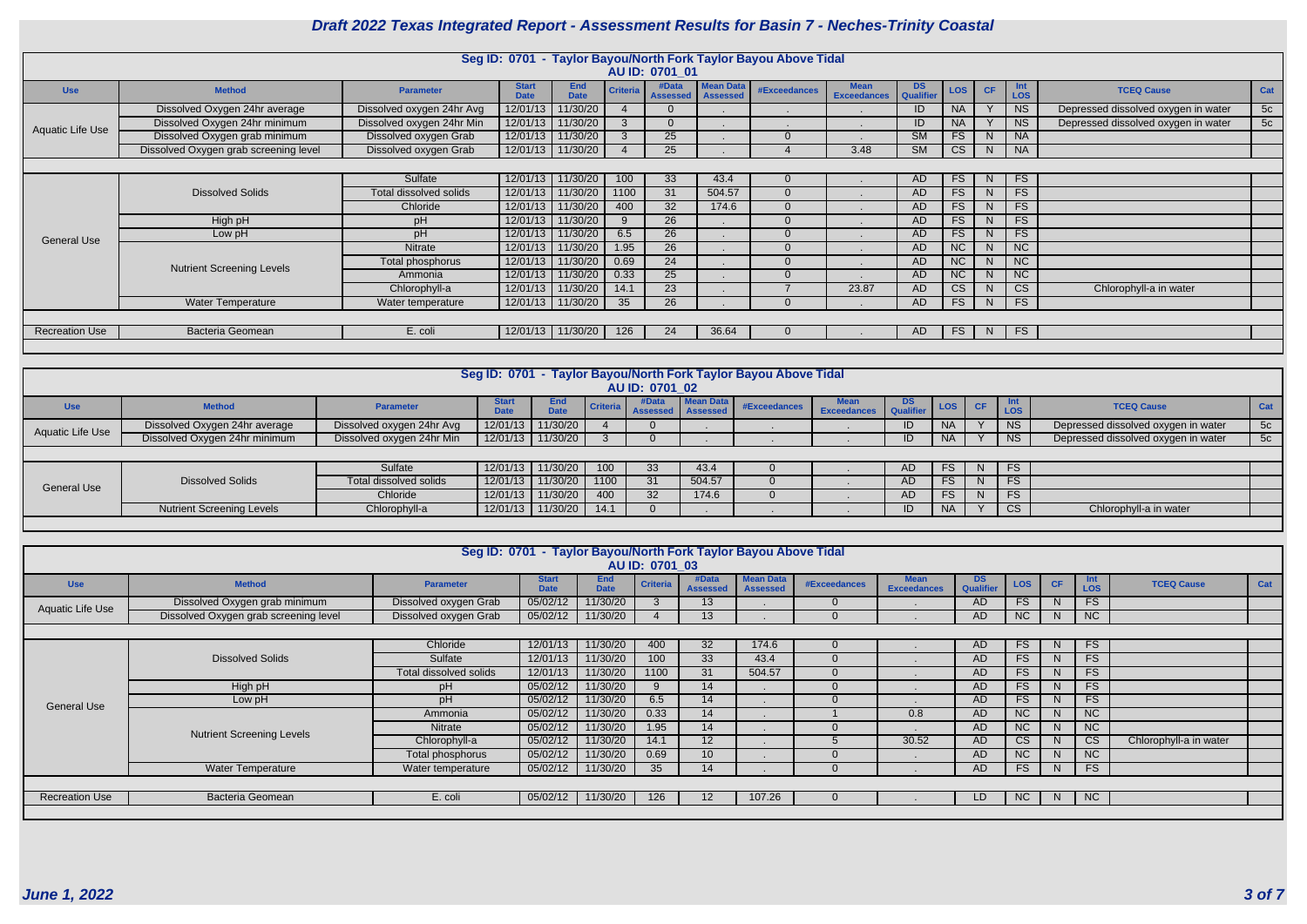| DS<br>Qualifier | <b>LOS</b>               | <b>CF</b>               | Int<br>LOS               | <b>TCEQ Cause</b>                   | Cat |
|-----------------|--------------------------|-------------------------|--------------------------|-------------------------------------|-----|
| <b>AD</b>       | FS                       | $\overline{\mathsf{N}}$ | FS                       |                                     |     |
| <b>AD</b>       | $\overline{\mathsf{FS}}$ | $\overline{N}$          | FS                       |                                     |     |
| <b>AD</b>       | $\overline{\text{FS}}$   | $\overline{N}$          | $\overline{\mathsf{FS}}$ |                                     |     |
| <b>AD</b>       | $\overline{\mathsf{FS}}$ | $\overline{N}$          | $\overline{\mathsf{FS}}$ |                                     |     |
| <b>AD</b>       | $\overline{\mathsf{FS}}$ | $\overline{N}$          | $\overline{\mathsf{FS}}$ |                                     |     |
| <b>AD</b>       | $\overline{\text{FS}}$   | $\overline{N}$          | $\overline{\text{FS}}$   |                                     |     |
| <b>AD</b>       | $\overline{\text{FS}}$   | $\overline{N}$          | $\overline{\text{FS}}$   |                                     |     |
| <b>AD</b>       | $\overline{\text{FS}}$   | $\overline{N}$          | $\overline{\mathsf{FS}}$ |                                     |     |
| <b>AD</b>       | $\overline{\text{FS}}$   | N                       | FS                       |                                     |     |
| <b>AD</b>       | $\overline{\text{FS}}$   | $\overline{\mathsf{N}}$ | $\overline{\text{FS}}$   |                                     |     |
| <b>AD</b>       | $\overline{\mathsf{FS}}$ | $\overline{\mathsf{N}}$ | $\overline{\mathsf{FS}}$ |                                     |     |
| <b>AD</b>       | $\overline{\mathsf{FS}}$ | $\overline{\mathsf{N}}$ | $\overline{\mathsf{FS}}$ |                                     |     |
| <b>AD</b>       | $\overline{\text{FS}}$   | $\overline{N}$          | $\overline{\text{FS}}$   |                                     |     |
| <b>AD</b>       | $\overline{\mathsf{FS}}$ | $\overline{\mathsf{N}}$ | $\overline{\text{FS}}$   |                                     |     |
| <b>AD</b>       | $\overline{\mathsf{FS}}$ | $\overline{\mathsf{N}}$ | $\overline{\mathsf{FS}}$ |                                     |     |
| <b>AD</b>       | $\overline{\mathsf{FS}}$ | $\overline{\mathsf{N}}$ | $\overline{\text{FS}}$   |                                     |     |
| <b>AD</b>       | $\overline{\mathsf{FS}}$ | $\overline{N}$          | $\overline{\mathsf{FS}}$ |                                     |     |
| <b>AD</b>       | $\overline{\mathsf{FS}}$ | $\overline{N}$          | $\overline{\mathsf{FS}}$ |                                     |     |
| <b>AD</b>       | FS                       | $\overline{N}$          | FS                       |                                     |     |
| <b>AD</b>       | $\overline{\text{FS}}$   | $\overline{N}$          | $\overline{\text{FS}}$   |                                     |     |
| <b>AD</b>       | $\overline{\text{FS}}$   | $\overline{\mathsf{Y}}$ | $\overline{\text{NS}}$   | Depressed dissolved oxygen in water | 5c  |
| <b>AD</b>       | $\overline{\text{cs}}$   | $\overline{\mathsf{N}}$ | $\overline{\text{CS}}$   | Depressed dissolved oxygen in water |     |
|                 |                          |                         |                          |                                     |     |
| $\overline{ID}$ | <b>NA</b>                | $\overline{N}$          | <b>NA</b>                |                                     |     |
| $\overline{ID}$ | <b>NA</b>                | $\overline{N}$          | <b>NA</b>                |                                     |     |
| $\overline{ID}$ | <b>NA</b>                | $\overline{N}$          | <b>NA</b>                |                                     |     |
| $\overline{1}$  | <b>NA</b>                | $\overline{N}$          | <b>NA</b>                |                                     |     |
| $\overline{ID}$ | <b>NA</b>                | $\overline{\mathsf{N}}$ | <b>NA</b>                |                                     |     |
| $\overline{ID}$ | <b>NA</b>                | $\overline{N}$          | <b>NA</b>                |                                     |     |
| $\overline{ID}$ | <b>NA</b>                | $\overline{N}$          | $\overline{\mathsf{NA}}$ |                                     |     |
| $\overline{1}$  | <b>NA</b>                | $\overline{\mathsf{N}}$ | <b>NA</b>                |                                     |     |
| $\overline{ID}$ | <b>NA</b>                | $\overline{N}$          | <b>NA</b>                |                                     |     |
| LD              | NC                       | $\overline{N}$          | NC                       |                                     |     |
| LD              | <b>NC</b>                | N                       | <b>NC</b>                |                                     |     |
| $\overline{1}$  | <b>NA</b>                | ${\sf N}$               | <b>NA</b>                |                                     |     |
| LD              | $\overline{\text{NC}}$   | $\overline{N}$          | NC                       |                                     |     |
| LD              | $\overline{\text{NC}}$   | N                       | NC                       |                                     |     |
| LD              | NC                       | $\overline{Y}$          | $\overline{\text{CS}}$   | Arsenic in edible tissue            |     |
| LD              | $\overline{\text{NC}}$   | $\overline{N}$          | NC                       |                                     |     |
| $\sf ID$        | <b>NA</b>                | N                       | <b>NA</b>                |                                     |     |
| $\sf ID$        | <b>NA</b>                | N                       | <b>NA</b>                |                                     |     |
| LD              | $\overline{\text{NC}}$   | N                       | $\overline{\text{NC}}$   |                                     |     |
| $\overline{ID}$ | <b>NA</b>                | N                       | <b>NA</b>                |                                     |     |
| <b>AD</b>       | FS                       | N                       | $\overline{\mathsf{FS}}$ |                                     |     |
| <b>AD</b>       | FS                       | ${\sf N}$               | FS                       |                                     |     |
| <b>AD</b>       | FS                       | $\overline{\mathsf{N}}$ | FS                       |                                     |     |
|                 |                          |                         |                          |                                     |     |
| <b>JQ</b>       | <b>NA</b>                | ${\sf N}$               | <b>NA</b>                |                                     |     |
| JQ              | <b>NA</b>                | ${\sf N}$               | <b>NA</b>                |                                     |     |
| JQ              | <b>NA</b>                | ${\sf N}$               | <b>NA</b>                |                                     |     |
| JQ              | <b>NA</b>                | N                       | <b>NA</b>                |                                     |     |
|                 |                          |                         |                          |                                     |     |
| <b>AD</b>       | <b>FS</b>                | $\mathsf{N}$            | <b>FS</b>                |                                     |     |
|                 |                          |                         |                          |                                     |     |
|                 |                          |                         |                          |                                     |     |

|                             |                                       |                           |                             |                     | AU ID: 0701D 01 | Seg ID: 0701D - Shallow Prong Lake |                                     |                     |                                   |                        |                    |  |                                     |    |
|-----------------------------|---------------------------------------|---------------------------|-----------------------------|---------------------|-----------------|------------------------------------|-------------------------------------|---------------------|-----------------------------------|------------------------|--------------------|--|-------------------------------------|----|
| <b>Use</b>                  | <b>Method</b>                         | <b>Parameter</b>          | <b>Start</b><br><b>Date</b> | End<br><b>Date</b>  | <b>Criteria</b> | #Data<br><b>Assessed</b>           | <b>Mean Data</b><br><b>Assessed</b> | <b>#Exceedances</b> | <b>Mean</b><br><b>Exceedances</b> | <b>DS</b><br>Qualifier | LOS CF Int         |  | <b>TCEQ Cause</b>                   | Ca |
|                             |                                       | Copper (dissolved)        | 12/01/13                    | 11/30/20            | 16.56           | $\overline{21}$                    |                                     | $\Omega$            |                                   | AD                     | $FS\mid N \mid FS$ |  |                                     |    |
|                             |                                       | Chromium (Tri)(dissolved) | 12/01/13                    | 11/30/20            | 651.31          | $\overline{23}$                    |                                     | $\Omega$            | $\sim$                            | <b>AD</b>              | $FS$ $N$ $FS$      |  |                                     |    |
|                             |                                       | Cadmium (dissolved)       | 12/01/13                    | 11/30/20            | 10.06           | 23                                 |                                     | $\Omega$            |                                   | <b>AD</b>              | $FS\mid N \mid FS$ |  |                                     |    |
|                             |                                       | Silver (ionic)            | 12/01/13                    | 11/30/20            | 0.8             | $\overline{23}$                    |                                     | $\Omega$            |                                   | <b>AD</b>              | $FS\mid N \mid FS$ |  |                                     |    |
|                             |                                       | Aluminum (dissolved)      | 12/01/13                    | 11/30/20            | 991             | 23                                 |                                     | $\Omega$            |                                   | <b>AD</b>              | $FS$ N FS          |  |                                     |    |
|                             | Acute Toxic Substances in water       | Nickel (dissolved)        | 12/01/13                    | 11/30/20            | 537.62          | 23                                 |                                     | $\Omega$            |                                   | <b>AD</b>              | $FS$ $N$ $FS$      |  |                                     |    |
|                             |                                       | Selenium                  |                             | 12/01/13 11/30/20   | $\overline{20}$ | 21                                 |                                     | $\Omega$            |                                   | <b>AD</b>              | $FS$ $N$ $FS$      |  |                                     |    |
|                             |                                       | Arsenic (dissolved)       | 12/01/13                    | 11/30/20            | 340             | $\overline{23}$                    |                                     | $\Omega$            |                                   | <b>AD</b>              | $FS$ $N$ $FS$      |  |                                     |    |
|                             |                                       | Zinc (dissolved)          | 12/01/13                    | 11/30/20            | 134.57          | $\overline{23}$                    |                                     | $\Omega$            |                                   | <b>AD</b>              | $FS$ $N$ $FS$      |  |                                     |    |
|                             |                                       | Mercury                   | 12/01/13                    | 11/30/20            | 2.4             | $\overline{20}$                    |                                     | $\Omega$            |                                   | <b>AD</b>              | $FS\mid N \mid FS$ |  |                                     |    |
|                             |                                       | Lead (dissolved)          | 12/01/13                    | 11/30/20            | 77.12           | $\overline{23}$                    |                                     | $\Omega$            |                                   | AD                     | $FS$ $N$ $FS$      |  |                                     |    |
| <b>Aquatic Life Use</b>     |                                       | Copper (dissolved)        | 12/01/13                    | 11/30/20            | 5.77            | $\overline{21}$                    | 0.79                                | $\Omega$            |                                   | <b>AD</b>              | $FS\mid N \mid FS$ |  |                                     |    |
|                             |                                       | Cadmium (dissolved)       | 12/01/13                    | 11/30/20            | 0.16            | $\overline{23}$                    | 0.07                                | $\Omega$            |                                   | <b>AD</b>              | $FS$ $N$ $FS$      |  |                                     |    |
|                             |                                       | Zinc (dissolved)          | 12/01/13                    | 11/30/20            | 72.28           | $\overline{23}$                    | 2.02                                | $\Omega$            |                                   | <b>AD</b>              | $FS\mid N \mid FS$ |  |                                     |    |
|                             |                                       | Chromium (Tri)(dissolved) | 12/01/13                    | 11/30/20            | 46.1            | $\overline{23}$                    | 1.76                                | $\Omega$            |                                   | <b>AD</b>              | $FS$ $N$ $FS$      |  |                                     |    |
|                             | Chronic Toxic Substances in water     | Arsenic (dissolved)       | 12/01/13                    | 11/30/20            | 150             | 23                                 | 2.2                                 | $\Omega$            |                                   | <b>AD</b>              | $FS$ $N$ $FS$      |  |                                     |    |
|                             |                                       | Mercury                   | 12/01/13                    | 11/30/20            | 1.3             | 20                                 | $\Omega$                            | $\Omega$            |                                   | <b>AD</b>              | $FS\mid N \mid FS$ |  |                                     |    |
|                             |                                       | Selenium                  | 12/01/13                    | 11/30/20            | $5\overline{)}$ | 21                                 | 2.07                                | $\Omega$            |                                   | AD                     | $FS$ $N$ $FS$      |  |                                     |    |
|                             |                                       | Lead (dissolved)          | 12/01/13                    | 11/30/20            | 1.33            | $\overline{23}$                    | 0.29                                | $\Omega$            |                                   | <b>AD</b>              | $FS\mid N \mid FS$ |  |                                     |    |
|                             |                                       | Nickel (dissolved)        | 12/01/13                    | 11/30/20            | 31.84           | $\overline{23}$                    | 2.15                                | $\Omega$            |                                   | <b>AD</b>              | $FS$ $N$ $FS$      |  |                                     |    |
|                             | Dissolved Oxygen grab minimum         | Dissolved oxygen Grab     |                             | 12/01/13 11/30/20   | 1.5             | $\overline{27}$                    |                                     | 3                   | 0.63                              | <b>AD</b>              | FS Y NS            |  | Depressed dissolved oxygen in water | 5c |
|                             | Dissolved Oxygen grab screening level | Dissolved oxygen Grab     |                             | 12/01/13   11/30/20 | 2               | $\overline{27}$                    |                                     | $5\overline{5}$     | 1.02                              | <b>AD</b>              | $CS$ $N$ $CS$      |  | Depressed dissolved oxygen in water |    |
|                             |                                       |                           |                             |                     |                 |                                    |                                     |                     |                                   |                        |                    |  |                                     |    |
|                             |                                       | Heptachlor epoxide        |                             | 12/01/10 11/30/20   | 0.01            |                                    |                                     | $\Omega$            |                                   | ID                     | NA N NA            |  |                                     |    |
|                             |                                       | gamma-BHC (Lindane)       | 12/01/10                    | 11/30/20            | 0.53            |                                    |                                     | $\Omega$            |                                   | $\overline{ID}$        | NA N NA            |  |                                     |    |
|                             |                                       | Endrin                    |                             | 12/01/10 11/30/20   | 0.53            |                                    |                                     | $\Omega$            |                                   | $\overline{1}$         | NA N NA            |  |                                     |    |
|                             |                                       | Endosulfan sulfate        | 12/01/10                    | 11/30/20            | 3.5             |                                    |                                     | $\Omega$            |                                   | ID                     | NA N NA            |  |                                     |    |
|                             |                                       | Endosulfan II (beta)      | 12/01/10                    | 11/30/20            | 3.5             |                                    |                                     | $\Omega$            |                                   | ID                     | NA N NA            |  |                                     |    |
|                             |                                       | <b>Dieldrin</b>           |                             | 12/01/10 11/30/20   | $\overline{0}$  |                                    |                                     | $\Omega$            |                                   | ID                     | NA N NA            |  |                                     |    |
|                             |                                       | <b>DDT</b>                |                             | 12/01/10 11/30/20   | 0.16            |                                    |                                     | $\Omega$            |                                   | ID                     | NA N NA            |  |                                     |    |
|                             |                                       | <b>DDE</b>                | 12/01/10                    | 11/30/20            | 0.16            |                                    |                                     | $\Omega$            |                                   | ID                     | NA N NA            |  |                                     |    |
|                             |                                       | <b>DDD</b>                |                             | 12/01/10 11/30/20   | 0.23            |                                    |                                     | $\Omega$            |                                   | ID                     | NA N NA            |  |                                     |    |
|                             | Bioaccumulative Toxics in fish tissue | Copper                    |                             | 12/01/10   11/30/20 | 250.5           |                                    |                                     | 0                   |                                   | LD                     | $NC$ $N$ $NC$      |  |                                     |    |
|                             |                                       | Chromium                  |                             | 12/01/10 11/30/20   | 5.25            | $\boldsymbol{\Delta}$              |                                     | $\Omega$            |                                   | LD                     | $NC$ $N$ $NC$      |  |                                     |    |
| <b>Fish Consumption Use</b> |                                       | Toxaphene                 |                             | 12/01/10 11/30/20   | 0.05            |                                    |                                     | $\Omega$            |                                   | ID                     | NA N NA            |  |                                     |    |
|                             |                                       | Lead                      |                             | 12/01/10 11/30/20   | 0.6             | $\overline{4}$                     |                                     | $\Omega$            |                                   | LD                     | $NC$ $N$ $NC$      |  |                                     |    |
|                             |                                       | Selenium                  |                             | 12/01/10 11/30/20   | 4.38            | $\overline{4}$                     |                                     | $\Omega$            |                                   | LD                     | $NC$ $N$ $NC$      |  |                                     |    |
|                             |                                       | Arsenic                   |                             | 12/01/10 11/30/20   | 0.04            | $\overline{4}$                     |                                     | $\Omega$            |                                   | LD                     | NCY CS             |  | Arsenic in edible tissue            |    |
|                             |                                       | <b>PCBs</b>               |                             | 12/01/10 11/30/20   | 0.03            | $\overline{4}$                     |                                     | $\Omega$            |                                   | LD                     | $NC$ $N$ $NC$      |  |                                     |    |
|                             |                                       | Aldrin                    |                             | 12/01/10 11/30/20   | $\overline{0}$  |                                    |                                     | $\overline{0}$      |                                   | ID                     | NA N NA            |  |                                     |    |
|                             |                                       | Methoxychlor              |                             | 12/01/10 11/30/20   | 8.75            | $\overline{2}$                     |                                     | $\overline{0}$      |                                   | ID                     | NA N NA            |  |                                     |    |
|                             |                                       | Cadmium                   |                             | 12/01/10 11/30/20   | 0.18            | $\overline{4}$                     |                                     | $\Omega$            |                                   | LD                     | $NC$ $N$ $NC$      |  |                                     |    |
|                             |                                       | Mercury                   |                             | 12/01/10 11/30/20   | 0.53            | $\mathbf{3}$                       |                                     | $\Omega$            |                                   | ID                     | NA N NA            |  |                                     |    |
|                             |                                       | Nickel (dissolved)        |                             | 12/01/13 11/30/20   | 1140            | 23                                 | 2.15                                | $\overline{0}$      |                                   | <b>AD</b>              | $FS$ N FS          |  |                                     |    |
|                             | HH Bioaccumulative Toxics in water    | Mercury                   |                             | 12/01/13 11/30/20   | 0.01            | $\overline{20}$                    | $\Omega$                            | $\overline{0}$      |                                   | <b>AD</b>              | $FS$ $N$ $FS$      |  |                                     |    |
|                             |                                       | Lead (dissolved)          |                             | 12/01/13 11/30/20   | 3.83            | $\overline{23}$                    | 0.29                                | $\Omega$            |                                   | AD                     | $FS\mid N \mid FS$ |  |                                     |    |
|                             |                                       |                           |                             |                     |                 |                                    |                                     |                     |                                   |                        |                    |  |                                     |    |
|                             |                                       | Chlorophyll-a             |                             | 12/01/13 11/30/20   | 26.7            | 22                                 |                                     | 6                   | 57.25                             | JQ                     | NA N NA            |  |                                     |    |
| <b>General Use</b>          | <b>Nutrient Screening Levels</b>      | Total phosphorus          |                             | 12/01/13 11/30/20   | 0.2             | 24                                 |                                     | $\overline{2}$      | 0.23                              | <b>JQ</b>              | NA N NA            |  |                                     |    |
|                             |                                       | Ammonia                   |                             | 12/01/13 11/30/20   | 0.11            | $\overline{25}$                    |                                     | 11                  | 0.32                              | <b>JQ</b>              | NA N NA            |  |                                     |    |
|                             |                                       | Nitrate                   |                             | 12/01/13 11/30/20   | 0.37            | $\overline{26}$                    |                                     | $\overline{0}$      |                                   | <b>JQ</b>              | NA N NA            |  |                                     |    |
|                             |                                       |                           |                             |                     |                 |                                    |                                     |                     |                                   |                        |                    |  |                                     |    |
| <b>Recreation Use</b>       | <b>Bacteria Geomean</b>               | E. coli                   |                             | 12/01/13 11/30/20   | 126             | 22                                 | 44.99                               | $\Omega$            |                                   | AD                     | $FS$ N FS          |  |                                     |    |
|                             |                                       |                           |                             |                     |                 |                                    |                                     |                     |                                   |                        |                    |  |                                     |    |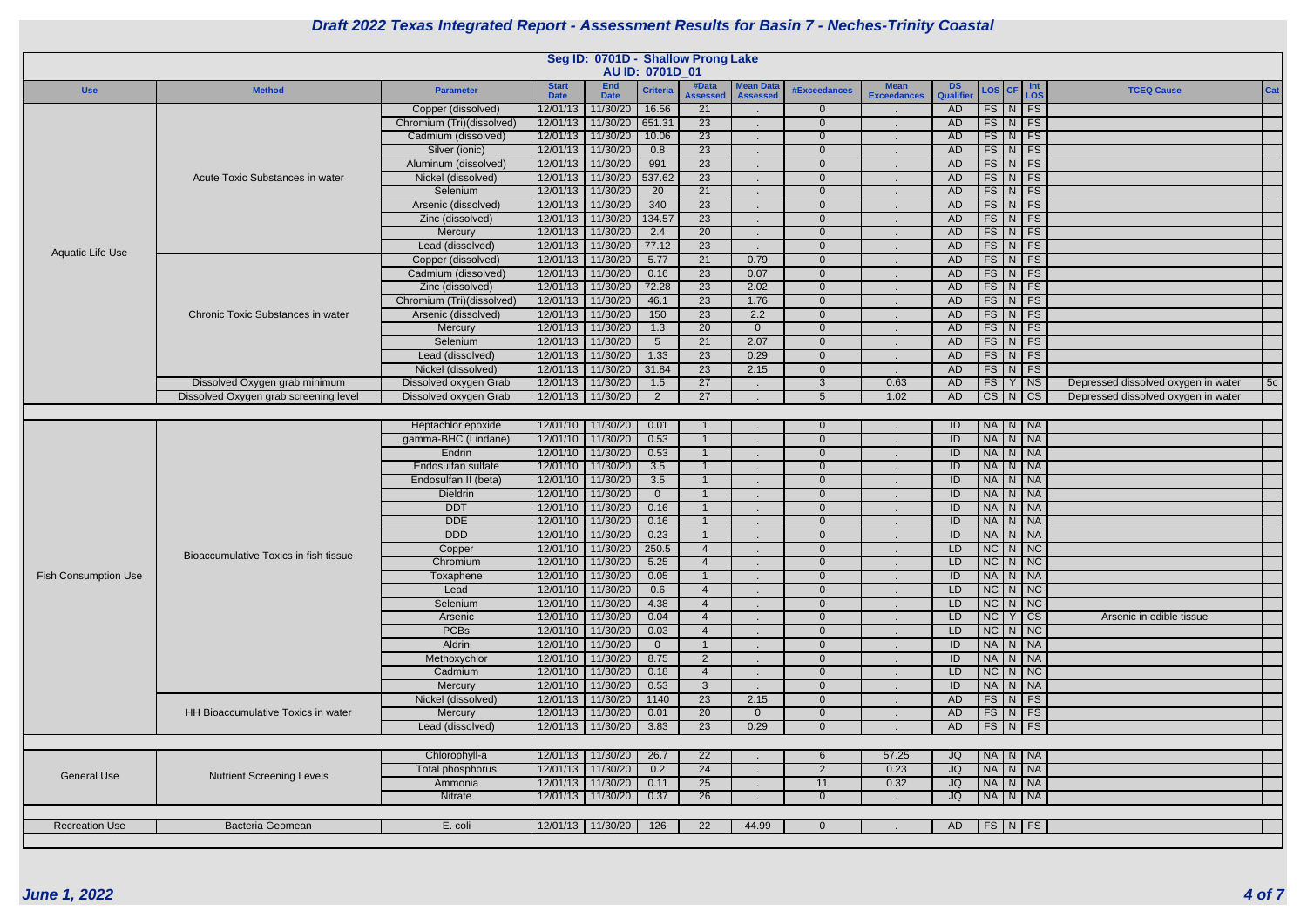|                       |                                       |                       | Seg ID: 0702 - Intracoastal Waterway Tidal | AU ID: 0702 01            |                 |                          |                                     |                     |                            |                               |           |                |                             |                   |     |
|-----------------------|---------------------------------------|-----------------------|--------------------------------------------|---------------------------|-----------------|--------------------------|-------------------------------------|---------------------|----------------------------|-------------------------------|-----------|----------------|-----------------------------|-------------------|-----|
| <b>Use</b>            | <b>Method</b>                         | <b>Parameter</b>      | <b>Start</b><br><b>Date</b>                | <b>End</b><br><b>Date</b> | <b>Criteria</b> | #Data<br><b>Assessed</b> | <b>Mean Data</b><br><b>Assessed</b> | <b>#Exceedances</b> | Mean<br><b>Exceedances</b> | <b>DS</b><br><b>Qualifier</b> | LOS CF    |                | <b>Int</b><br>Los           | <b>TCEQ Cause</b> | Cat |
| Aquatic Life Use      | Dissolved Oxygen grab minimum         | Dissolved oxygen Grab | 12/01/13                                   | 11/30/20                  |                 | 25                       |                                     |                     |                            | AD                            | FS        | N <sub>1</sub> | FS                          |                   |     |
|                       | Dissolved Oxygen grab screening level | Dissolved oxygen Grab | 12/01/13                                   | 11/30/20                  |                 | 25                       |                                     |                     |                            | AD                            | NC N NC   |                |                             |                   |     |
|                       |                                       |                       |                                            |                           |                 |                          |                                     |                     |                            |                               |           |                |                             |                   |     |
|                       | High pH                               | pH                    | 12/01/13                                   | 11/30/20                  |                 | 25                       |                                     |                     |                            | AD.                           | <b>FS</b> | N              | FS                          |                   |     |
|                       | Low pH                                | pH                    | 12/01/13                                   | 11/30/20                  | 6.5             | 25                       |                                     |                     |                            | AD.                           | <b>FS</b> | N.             | <b>FS</b>                   |                   |     |
|                       |                                       | Total phosphorus      | 12/01/13                                   | 11/30/20                  | 0.66            | 22                       |                                     |                     |                            | AD                            | <b>NC</b> |                | $N$ NC                      |                   |     |
| <b>General Use</b>    | <b>Nutrient Screening Levels</b>      | Nitrate               | 12/01/13                                   | 11/30/20                  |                 | 25                       |                                     |                     |                            | AD                            | <b>NC</b> | N <sub>1</sub> | $\overline{\phantom{a}}$ NC |                   |     |
|                       |                                       | Chlorophyll-a         | 12/01/13                                   | 11/30/20                  | 21              | 23                       |                                     |                     |                            | AD                            | <b>NC</b> | N.             | $\overline{\phantom{a}}$ NC |                   |     |
|                       |                                       | Ammonia               | 12/01/13                                   | 11/30/20                  | 0.46            | 24                       |                                     |                     | 0.49                       | AD                            | <b>NC</b> | N.             | $\overline{\phantom{a}}$ NC |                   |     |
|                       | <b>Water Temperature</b>              | Water temperature     | 12/01/13                                   | 11/30/20                  | 35 <sup>5</sup> | 25                       |                                     |                     |                            | AD                            | <b>FS</b> |                | $N$ FS                      |                   |     |
|                       |                                       |                       |                                            |                           |                 |                          |                                     |                     |                            |                               |           |                |                             |                   |     |
| <b>Recreation Use</b> | <b>Bacteria Geomean</b>               | Enterococcus          | 12/01/13                                   | 11/30/20                  | 35 <sup>°</sup> | 25                       | 42.52                               |                     |                            | AD.                           | <b>NS</b> | N.             | $ $ NS                      | Bacteria in water | 5c  |
|                       |                                       |                       |                                            |                           |                 |                          |                                     |                     |                            |                               |           |                |                             |                   |     |

|                         |                                       |                       | Seg ID: 0702 - Intracoastal Waterway Tidal |                           |                 |                          |                                     |              |                                   |                 |                |   |                             |                        |     |
|-------------------------|---------------------------------------|-----------------------|--------------------------------------------|---------------------------|-----------------|--------------------------|-------------------------------------|--------------|-----------------------------------|-----------------|----------------|---|-----------------------------|------------------------|-----|
|                         |                                       |                       |                                            | AU ID: 0702 02            |                 |                          |                                     |              |                                   |                 |                |   |                             |                        |     |
| <b>Use</b>              | <b>Method</b>                         | <b>Parameter</b>      | <b>Start</b><br><b>Date</b>                | <b>End</b><br><b>Date</b> | <b>Criteria</b> | #Data<br><b>Assessed</b> | <b>Mean Data</b><br><b>Assessed</b> | #Exceedances | <b>Mean</b><br><b>Exceedances</b> | DS<br>Qualifier | LOS CF         |   | <b>Int</b><br>LOS           | <b>TCEQ Cause</b>      | Cat |
| <b>Aquatic Life Use</b> | Dissolved Oxygen grab minimum         | Dissolved oxygen Grab | 12/01/13                                   | 11/30/20                  |                 | 25 <sup>2</sup>          |                                     |              | 2.66                              | <b>AD</b>       | <b>FS</b>      | N | FS                          |                        |     |
|                         | Dissolved Oxygen grab screening level | Dissolved oxygen Grab | 12/01/13                                   | 11/30/20                  |                 | 25                       |                                     |              | 2.66                              | AD              |                |   | $NC \mid N \mid NC$         |                        |     |
|                         |                                       |                       |                                            |                           |                 |                          |                                     |              |                                   |                 |                |   |                             |                        |     |
|                         | High pH                               | pH                    | 12/01/13                                   | 11/30/20                  |                 | 26                       |                                     |              |                                   | <b>AD</b>       | <b>FS</b>      | N | $\overline{\phantom{a}}$ FS |                        |     |
|                         | Low pH                                | pH                    | 12/01/13                                   | 11/30/20                  | 6.5             | 26                       |                                     |              |                                   | <b>AD</b>       | FS.            | N | <b>FS</b>                   |                        |     |
|                         |                                       | Total phosphorus      | 12/01/13                                   | 11/30/20                  | 0.66            | 24                       |                                     |              |                                   | <b>AD</b>       | NC             | N | $\overline{\phantom{a}}$ NC |                        |     |
| <b>General Use</b>      | <b>Nutrient Screening Levels</b>      | <b>Nitrate</b>        | 12/01/13                                   | 11/30/20                  |                 | 24                       |                                     |              |                                   | <b>AD</b>       | NC             | N | I NC                        |                        |     |
|                         |                                       | Chlorophyll-a         | 12/01/13                                   | 11/30/20                  | 21              | 22 <sub>2</sub>          |                                     |              | 26.94                             | <b>AD</b>       | C <sub>S</sub> |   | <b>CS</b>                   | Chlorophyll-a in water |     |
|                         |                                       | Ammonia               | 12/01/13                                   | 11/30/20                  | 0.46            | 24                       |                                     |              |                                   | <b>AD</b>       | $NC$   $N$     |   | $\overline{\phantom{a}}$ NC |                        |     |
|                         | <b>Water Temperature</b>              | Water temperature     | 12/01/13                                   | 11/30/20                  | 35              | 26                       |                                     |              |                                   | AD              | $FS$ N FS      |   |                             |                        |     |
|                         |                                       |                       |                                            |                           |                 |                          |                                     |              |                                   |                 |                |   |                             |                        |     |
| <b>Recreation Use</b>   | Bacteria Geomean                      | Enterococcus          | 12/01/13                                   | 11/30/20                  | 35              | 26                       | 38.31                               |              |                                   | AD              |                |   | NS   N   NS                 | Bacteria in water      | 5c  |
|                         |                                       |                       |                                            |                           |                 |                          |                                     |              |                                   |                 |                |   |                             |                        |     |

|                             |                                          |                       | Seg ID: 0702 - Intracoastal Waterway Tidal |                    |                 |                          |                                     |              |                                   |                 |            |          |          |                         |     |
|-----------------------------|------------------------------------------|-----------------------|--------------------------------------------|--------------------|-----------------|--------------------------|-------------------------------------|--------------|-----------------------------------|-----------------|------------|----------|----------|-------------------------|-----|
|                             |                                          |                       |                                            | AU ID: 0702 03     |                 |                          |                                     |              |                                   |                 |            |          |          |                         |     |
| <b>Use</b>                  | <b>Method</b>                            | <b>Parameter</b>      | <b>Start</b><br><b>Date</b>                | End<br><b>Date</b> | <b>Criteria</b> | #Data<br><b>Assessed</b> | <b>Mean Data</b><br><b>Assessed</b> | #Exceedances | <b>Mean</b><br><b>Exceedances</b> | DS<br>Qualifier | LOS CF Int |          |          | <b>TCEQ Cause</b>       | Cat |
| <b>Aquatic Life Use</b>     | Dissolved Oxygen grab minimum            | Dissolved oxygen Grab | 12/01/10                                   | 11/30/20           |                 |                          |                                     |              |                                   | LD.             | NC         | $N$   NC |          |                         |     |
|                             | Dissolved Oxygen grab screening level    | Dissolved oxygen Grab | 12/01/10                                   | 11/30/20           |                 |                          |                                     |              |                                   | LD.             | NC         | $N$ NC   |          |                         |     |
|                             |                                          |                       |                                            |                    |                 |                          |                                     |              |                                   |                 |            |          |          |                         |     |
| <b>Fish Consumption Use</b> | <b>DSHS Limited Consumption Advisory</b> | <b>PCBs</b>           | 12/01/13                                   | 11/30/20           |                 | $\mathbf{U}$             |                                     |              |                                   | <b>OE</b>       | <b>NS</b>  |          | N NS     | PCBs in edible tissue   | 5a  |
|                             |                                          | <b>Dioxins</b>        | 12/01/13                                   | 11/30/20           |                 |                          |                                     |              |                                   | OE.             | <b>NS</b>  |          | $N$   NS | Dioxin in edible tissue | 5a  |
|                             |                                          |                       |                                            |                    |                 |                          |                                     |              |                                   |                 |            |          |          |                         |     |
|                             | High pH                                  | pH                    | 12/01/10                                   | 11/30/20           |                 |                          |                                     | 0            |                                   | LD.             | NC         | $N$   NC |          |                         |     |
|                             | Low pH                                   | pH                    | 12/01/10                                   | 11/30/20           | 6.5             |                          |                                     |              |                                   | LD.             | NC         | $N$   NC |          |                         |     |
|                             |                                          | Total phosphorus      | 12/01/13                                   | 11/30/20           | 0.66            |                          |                                     |              |                                   | ID              | <b>NA</b>  | $N$ $NA$ |          |                         |     |
| <b>General Use</b>          | <b>Nutrient Screening Levels</b>         | <b>Nitrate</b>        | 12/01/13                                   | 11/30/20           |                 |                          |                                     |              |                                   | ID              | <b>NA</b>  | $N$ $NA$ |          |                         |     |
|                             |                                          | Chlorophyll-a         | 12/01/10                                   | 11/30/20           | 21              |                          |                                     |              | 23.4                              | LD.             | NC         |          | $N$   NC |                         |     |
|                             |                                          | Ammonia               | 12/01/10                                   | 11/30/20           | 0.46            |                          |                                     |              |                                   | LD.             | <b>NC</b>  |          | $N$ NC   |                         |     |
|                             | <b>Water Temperature</b>                 | Water temperature     | 12/01/10                                   | 11/30/20           | 35 <sup>5</sup> |                          |                                     |              |                                   | LD.             | NC         | $N$ NC   |          |                         |     |
|                             |                                          |                       |                                            |                    |                 |                          |                                     |              |                                   |                 |            |          |          |                         |     |
| <b>Recreation Use</b>       | <b>Bacteria Geomean</b>                  | Enterococcus          | 12/01/10                                   | 11/30/20           | 35              |                          | 6.73                                |              |                                   | LD.             | NC         | NNC      |          |                         |     |
|                             |                                          |                       |                                            |                    |                 |                          |                                     |              |                                   |                 |            |          |          |                         |     |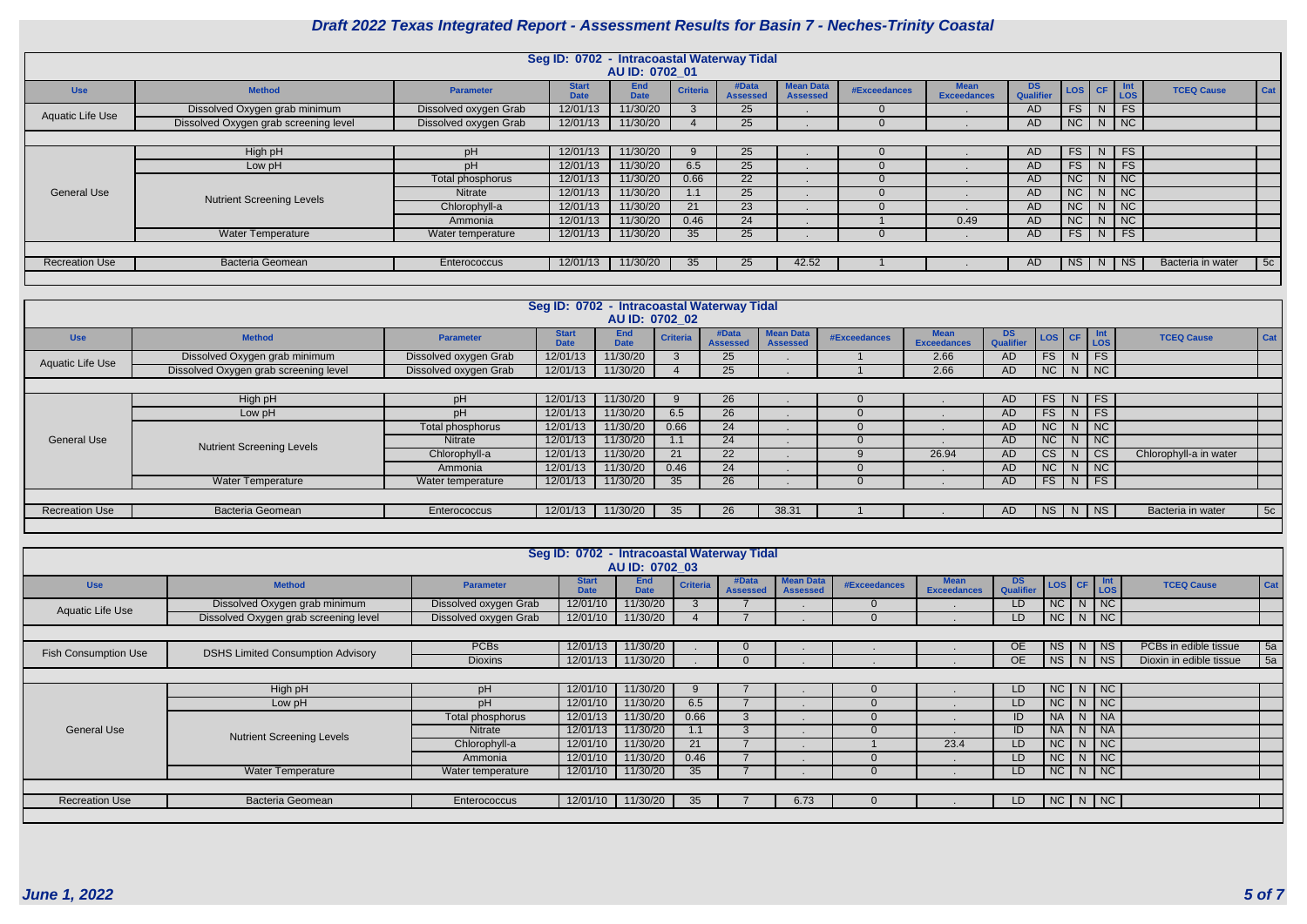| ٠ |  |  |  |
|---|--|--|--|

|                    |                                                                                                                                                                                                                                                                                                              |                         |          |          |      | AU ID: 0702A 01 |  | Seg ID: 0702A - Alligator Bayou and Main Canals A, B, C, and D |  |    |           |  |           |                        |    |
|--------------------|--------------------------------------------------------------------------------------------------------------------------------------------------------------------------------------------------------------------------------------------------------------------------------------------------------------|-------------------------|----------|----------|------|-----------------|--|----------------------------------------------------------------|--|----|-----------|--|-----------|------------------------|----|
| <b>Use</b>         | <b>Mean Data</b><br>DS<br>#Data<br><b>Mean</b><br><b>Start</b><br><b>TCEQ Cause</b><br><b>LOS</b><br>Cat<br><b>Method</b><br><b>Criteria</b><br>#Exceedances<br>CF.<br><b>Parameter</b><br><b>Qualifier</b><br><b>Exceedances</b><br><b>LOS</b><br><b>Date</b><br><b>Date</b><br><b>Assessed</b><br>Assessed |                         |          |          |      |                 |  |                                                                |  |    |           |  |           |                        |    |
| Aquatic Life Use   | <b>LOE Toxic Sediment condition</b>                                                                                                                                                                                                                                                                          | Sediment toxicity (LOE) | 12/01/13 | 11/30/20 |      |                 |  |                                                                |  | ID | <b>NA</b> |  | <b>NS</b> | Toxicity in sediment   | 5c |
|                    | <b>Toxic Substances in sediment</b>                                                                                                                                                                                                                                                                          | Lead                    | 12/01/13 | 11/30/20 | 128  |                 |  |                                                                |  | ID | <b>NA</b> |  | CS.       | Lead in sediment       |    |
|                    |                                                                                                                                                                                                                                                                                                              |                         |          |          |      |                 |  |                                                                |  |    |           |  |           |                        |    |
| <b>General Use</b> | <b>Nutrient Screening Levels</b>                                                                                                                                                                                                                                                                             | Chlorophyll-a           | 12/01/13 | 11/30/20 | 14.1 |                 |  |                                                                |  | ID | <b>NA</b> |  | CS        | Chlorophyll-a in water |    |
|                    |                                                                                                                                                                                                                                                                                                              |                         |          |          |      |                 |  |                                                                |  |    |           |  |           |                        |    |

|                         |                                       | Seg ID: 0702A - Alligator Bayou and Main Canals A, B, C, and D | AU ID: 0702A 03           |                 |       |                    |              |                    |                              |            |           |                        |            |
|-------------------------|---------------------------------------|----------------------------------------------------------------|---------------------------|-----------------|-------|--------------------|--------------|--------------------|------------------------------|------------|-----------|------------------------|------------|
| <b>Use</b>              | <b>Method</b>                         | <b>Parameter</b>                                               | <b>End</b><br><b>Date</b> | <b>Criteria</b> | #Data | <b>I</b> Mean Datz | #Exceedances | <b>Exceedances</b> | ്ധാ<br><b>Cost Qualifier</b> | <b>LOS</b> |           | <b>TCEQ Cause</b>      | <b>Cat</b> |
| <b>Aquatic Life Use</b> | Acute Ambient Toxicity tests in water | Acute ambient toxicity in freshwater (C. dubia)                | 12/01/13 11/30/20         |                 |       |                    |              |                    |                              |            | <b>NS</b> | Toxicity in water      | 5c         |
|                         |                                       |                                                                |                           |                 |       |                    |              |                    |                              |            |           |                        |            |
| <b>General Use</b>      | <b>Nutrient Screening Levels</b>      | Chlorophyll-a                                                  | 12/01/13 11/30/20         | 14.1            |       |                    |              |                    |                              |            | <b>CS</b> | Chlorophyll-a in water |            |
|                         |                                       |                                                                |                           |                 |       |                    |              |                    |                              |            |           |                        |            |

| Seg ID: 0703 - Sabine-Neches Canal Tidal<br>AU ID: 0703 01 |                                       |                       |                             |                           |                 |                          |                                     |                     |                            |                        |           |                |                             |                   |     |
|------------------------------------------------------------|---------------------------------------|-----------------------|-----------------------------|---------------------------|-----------------|--------------------------|-------------------------------------|---------------------|----------------------------|------------------------|-----------|----------------|-----------------------------|-------------------|-----|
| <b>Use</b>                                                 | <b>Method</b>                         | <b>Parameter</b>      | <b>Start</b><br><b>Date</b> | <b>End</b><br><b>Date</b> | <b>Criteria</b> | #Data<br><b>Assessed</b> | <b>Mean Data</b><br><b>Assessed</b> | <b>#Exceedances</b> | Mean<br><b>Exceedances</b> | <b>DS</b><br>Qualifier | LOS CF    |                | $\vert$ Int                 | <b>TCEQ Cause</b> | Cat |
| Aquatic Life Use                                           | Dissolved Oxygen grab minimum         | Dissolved oxygen Grab | 12/01/13                    | 11/30/20                  |                 | 50                       |                                     |                     |                            | AD.                    | <b>FS</b> | N <sub>1</sub> | FS                          |                   |     |
|                                                            | Dissolved Oxygen grab screening level | Dissolved oxygen Grab | 12/01/13                    | 11/30/20                  |                 | 50                       |                                     |                     | 3.75                       | AD                     |           |                | $NC$ $N$ $NC$               |                   |     |
|                                                            |                                       |                       |                             |                           |                 |                          |                                     |                     |                            |                        |           |                |                             |                   |     |
|                                                            | High pH                               | pH                    | 12/01/13                    | 11/30/20                  |                 | 52                       |                                     |                     |                            | AD.                    | <b>FS</b> | N              | F S                         |                   |     |
|                                                            | Low pH                                | pH                    | 12/01/13                    | 11/30/20                  | 6.5             | 52                       |                                     |                     | 6.4                        | AD.                    | <b>FS</b> | N <sub>1</sub> | <b>FS</b>                   |                   |     |
|                                                            |                                       | <b>Nitrate</b>        | 12/01/13                    | 11/30/20                  | 1.1             | 50 <sup>°</sup>          |                                     |                     |                            | AD.                    | <b>NC</b> | N.             | $\overline{\phantom{a}}$ NC |                   |     |
| <b>General Use</b>                                         | <b>Nutrient Screening Levels</b>      | Chlorophyll-a         | 12/01/13                    | 11/30/20                  | 21              | 47                       |                                     |                     |                            | AD                     | NC        | N <sub>1</sub> | $\overline{\phantom{a}}$ NC |                   |     |
|                                                            |                                       | Ammonia               | 12/01/13                    | 11/30/20                  | 0.46            | 49                       |                                     |                     |                            | AD.                    | <b>NC</b> | N <sub>1</sub> | $\overline{\phantom{a}}$ NC |                   |     |
|                                                            |                                       | Total phosphorus      | 12/01/13                    | 11/30/20                  | 0.66            | 49                       |                                     |                     |                            | AD.                    | <b>NC</b> | N.             | $\overline{\phantom{a}}$ NC |                   |     |
|                                                            | <b>Water Temperature</b>              | Water temperature     | 12/01/13                    | 11/30/20                  | 35 <sup>5</sup> | 52                       |                                     |                     |                            | AD                     | <b>FS</b> |                | $N$ FS                      |                   |     |
|                                                            |                                       |                       |                             |                           |                 |                          |                                     |                     |                            |                        |           |                |                             |                   |     |
| <b>Recreation Use</b>                                      | <b>Bacteria Geomean</b>               | Enterococcus          | 12/01/13                    | 11/30/20                  | 35              | 52                       | 44.15                               |                     |                            | AD.                    | <b>NS</b> |                | N   NS                      | Bacteria in water | 5c  |
|                                                            |                                       |                       |                             |                           |                 |                          |                                     |                     |                            |                        |           |                |                             |                   |     |

| Seg ID: 0704 - Hillebrandt Bayou |                                       |                           |                             |                           |                 |                          |                                     |              |                                    |                               |           |                         |                                     |     |
|----------------------------------|---------------------------------------|---------------------------|-----------------------------|---------------------------|-----------------|--------------------------|-------------------------------------|--------------|------------------------------------|-------------------------------|-----------|-------------------------|-------------------------------------|-----|
| AU ID: 0704 01                   |                                       |                           |                             |                           |                 |                          |                                     |              |                                    |                               |           |                         |                                     |     |
| <b>Use</b>                       | <b>Method</b>                         | <b>Parameter</b>          | <b>Start</b><br><b>Date</b> | <b>End</b><br><b>Date</b> | <b>Criteria</b> | #Data<br><b>Assessed</b> | <b>Mean Data</b><br><b>Assessed</b> | #Exceedances | <b>l</b> ean<br><b>Exceedances</b> | <b>DS</b><br><b>Qualifier</b> |           | LOS CF LOS              | <b>TCEQ Cause</b>                   | Cat |
|                                  | Dissolved Oxygen 24hr average         | Dissolved oxygen 24hr Avg | 12/01/13                    | 11/30/20                  |                 |                          |                                     |              |                                    |                               | <b>NA</b> | $ $ NS                  | Depressed dissolved oxygen in water | 5c  |
| <b>Aquatic Life Use</b>          | Dissolved Oxygen 24hr minimum         | Dissolved oxygen 24hr Min | 12/01/13                    | 11/30/20                  |                 |                          |                                     |              |                                    | ID                            | <b>NA</b> | $\sqrt{\phantom{a}}$ NS | Depressed dissolved oxygen in water | 5c  |
|                                  | Dissolved Oxygen grab minimum         | Dissolved oxygen Grab     | 12/01/13                    | 11/30/20                  | 2.5             | 26                       |                                     | $\Omega$     |                                    | <b>SM</b>                     |           | $FS$ $N$ $NA$           |                                     |     |
|                                  | Dissolved Oxygen grab screening level | Dissolved oxygen Grab     | 12/01/13                    | 11/30/20                  |                 | 26                       |                                     |              | 3.84                               | SM                            |           | $NC$ $N$ $NA$           |                                     |     |
|                                  |                                       |                           |                             |                           |                 |                          |                                     |              |                                    |                               |           |                         |                                     |     |
|                                  | <b>Dissolved Solids</b>               | Total dissolved solids    | 12/01/13                    | 11/30/20                  | 600             | 52                       | 339.83                              | $\Omega$     |                                    | AD.                           |           | $FS\mid N \mid FS$      |                                     |     |
|                                  |                                       | Sulfate                   | 12/01/13                    | 11/30/20                  | 100             | 54                       | 39.37                               |              |                                    | AD                            |           | $FS\mid N \mid FS$      |                                     |     |
|                                  |                                       | Chloride                  | 12/01/13                    | 11/30/20                  | 250             | 54                       | 84.04                               |              |                                    | AD.                           |           | $FS\mid N \mid FS$      |                                     |     |
|                                  | High pH                               | pH                        | 12/01/13                    | 11/30/20                  | 9               | 27                       |                                     | $\Omega$     |                                    | AD.                           | $FS$ $N$  | F <sub>S</sub>          |                                     |     |
| <b>General Use</b>               | Low pH                                | pH                        | 12/01/13                    | 11/30/20                  | 6.5             | 27                       |                                     |              |                                    | AD                            |           | $FS\mid N \mid FS$      |                                     |     |
|                                  |                                       | Total phosphorus          | 12/01/13                    | 11/30/20                  | 0.69            | 25                       |                                     |              |                                    | <b>AD</b>                     |           | $NC$ $N$ $NC$           |                                     |     |
|                                  | <b>Nutrient Screening Levels</b>      | Nitrate                   | 12/01/13                    | 11/30/20                  | 1.95            | 27                       |                                     |              | 2.31                               | AD.                           |           | $NC$ $N$ $NC$           |                                     |     |
|                                  |                                       | Chlorophyll-a             | 12/01/13                    | 11/30/20                  | 14.1            | 23                       |                                     | 15           | 40.31                              | AD                            |           | $CS$ N $CS$             | Chlorophyll-a in water              |     |
|                                  |                                       | Ammonia                   | 12/01/13                    | 11/30/20                  | 0.33            | 26                       |                                     |              | 0.58                               | <b>AD</b>                     |           | $NC \mid N \mid NC$     |                                     |     |
|                                  | <b>Water Temperature</b>              | Water temperature         | 12/01/13                    | 11/30/20                  | 35 <sup>5</sup> | 27                       |                                     |              |                                    | AD                            |           | $FS\vert N \vert FS$    |                                     |     |
|                                  |                                       |                           |                             |                           |                 |                          |                                     |              |                                    |                               |           |                         |                                     |     |
| <b>Recreation Use</b>            | <b>Bacteria Geomean</b>               | E. coli                   | 12/01/13                    | 11/30/20                  | 126             | 25                       | 41.27                               |              |                                    | AD                            |           | $FS\mid N \mid FS$      |                                     |     |
|                                  |                                       |                           |                             |                           |                 |                          |                                     |              |                                    |                               |           |                         |                                     |     |